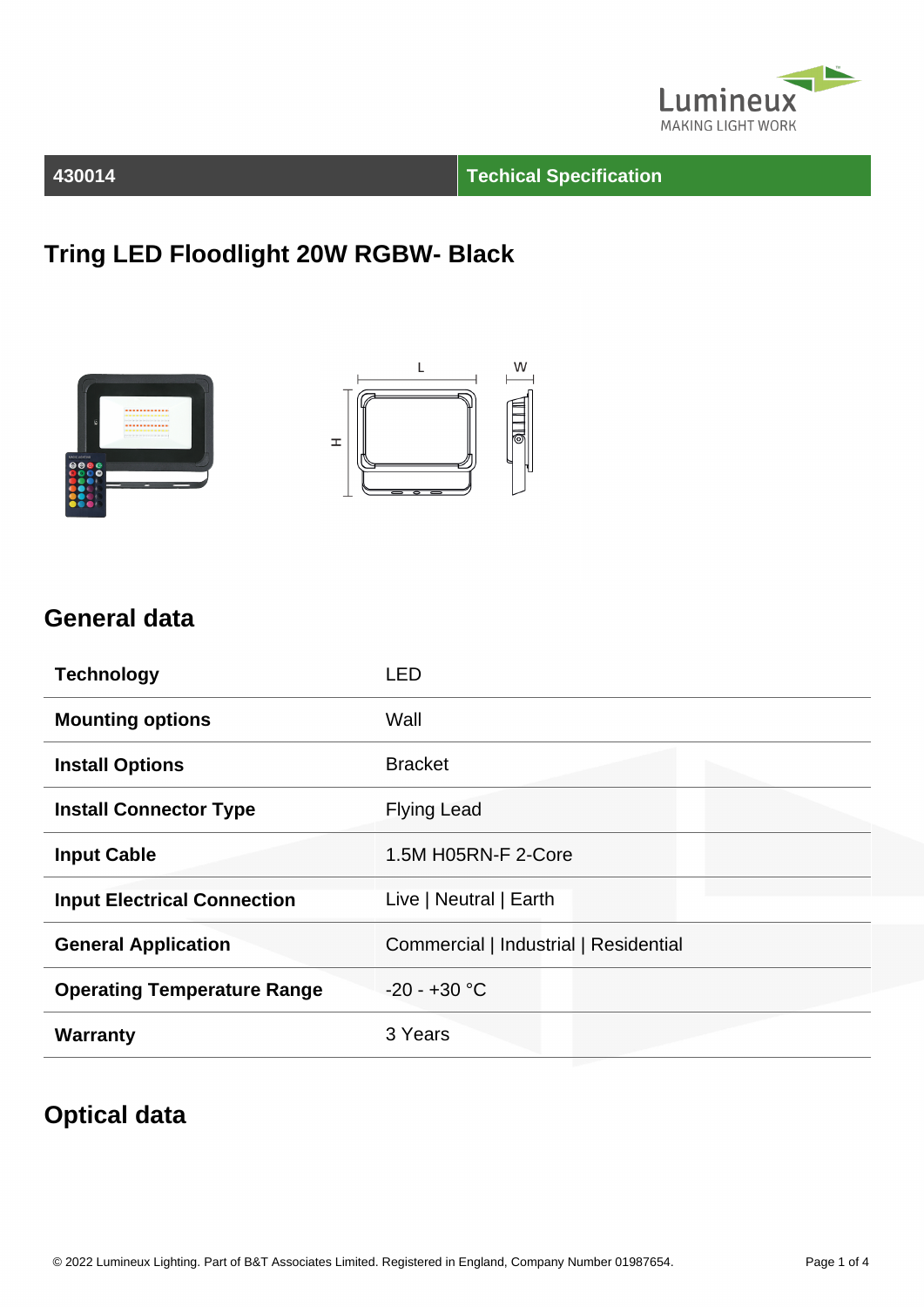| <b>LED Manufacturer / Type</b>                         | Jucan        |
|--------------------------------------------------------|--------------|
| <b>LED Type</b>                                        | <b>SMD</b>   |
| <b>Fixture Luminous Flux +/-10%</b>                    | 1600 lm      |
| <b>Luminaire Efficacy @4000K</b>                       | 80 lm/W      |
| <b>Colour Temperature</b>                              | <b>RGBWK</b> |
| <b>CRI</b>                                             | 80 Ra        |
| <b>Colour Selectable</b>                               | <b>YES</b>   |
| <b>Beam Angle</b>                                      | 120°         |
| <b>Photobiological Risk Group</b>                      | RG1          |
| <b>Photometry Available Tested @</b><br>$25^{\circ}$ C | <b>NO</b>    |

## **Electrical data**

| Wattage $+/-10%$                  | 20 W              |
|-----------------------------------|-------------------|
| <b>Total power consumption</b>    | 20 W              |
| <b>Mains voltage</b>              | 200 - 240 V       |
| Lamp power factor                 | 0.96              |
| <b>Electrical protection</b>      | Class I           |
| <b>Driver Output</b>              | 216 V             |
| <b>Driver Output Current</b>      | $0.03 \text{ mA}$ |
| <b>Control Gear Type CC or CV</b> | <b>CC</b>         |
| <b>Dimmable</b>                   | <b>YES</b>        |
| <b>Driver Brand</b>               | Lumineux          |
| <b>Nominal Frequency</b>          | 50/60 Hz          |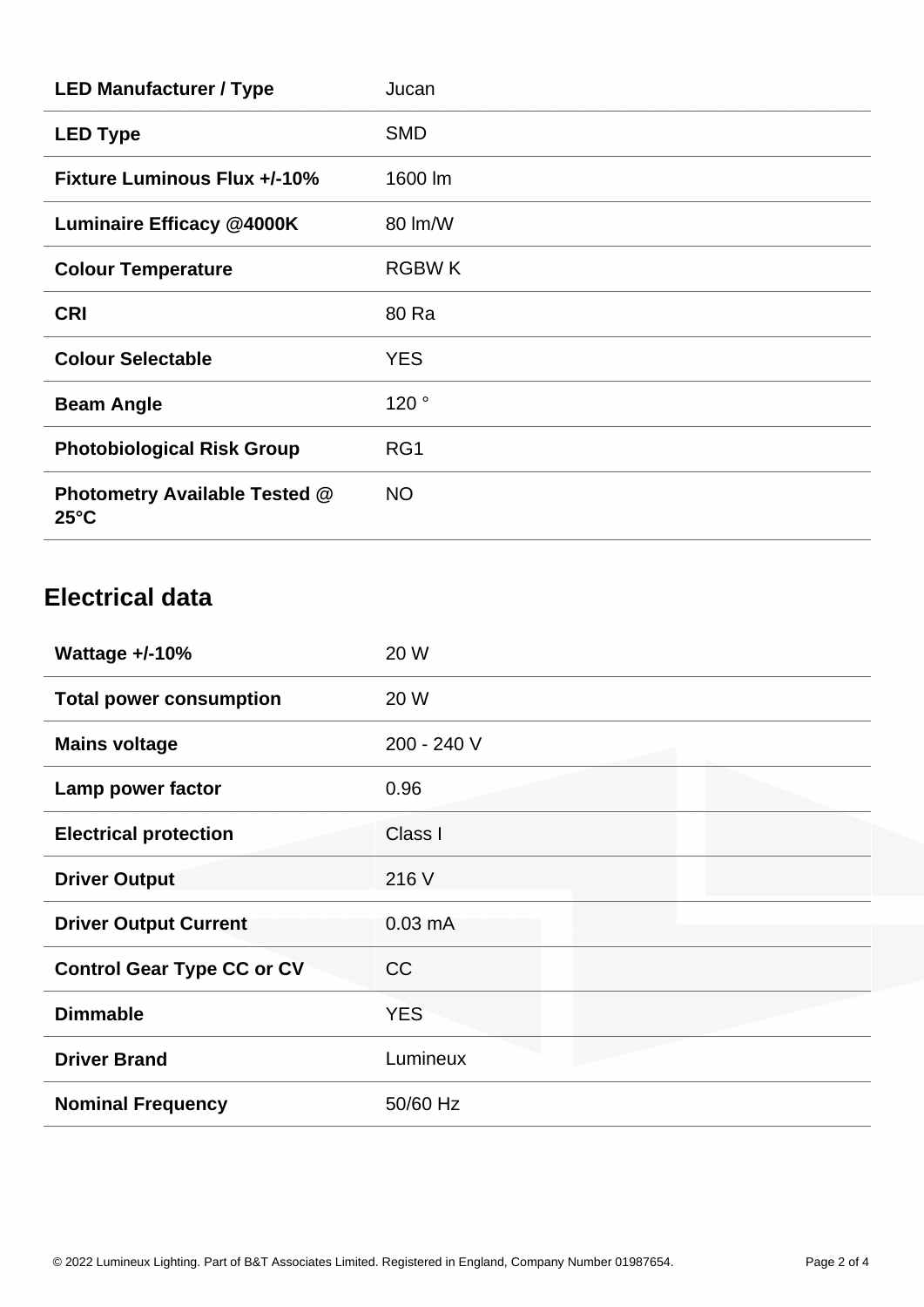| <b>Surge Protection</b>       | $2$ kV                   |
|-------------------------------|--------------------------|
| Lifetime data                 |                          |
| Lifespan L70 B50 @25°C        | 30000 Hrs                |
| <b>Sensor data</b>            |                          |
| <b>Remote / APP</b>           | <b>Remote Control</b>    |
| <b>Physical Data</b>          |                          |
| <b>Housing Colour</b>         | Black RAL 9017           |
| <b>Body Material</b>          | <b>Diecast Aluminium</b> |
| <b>Driver Housing</b>         | Aluminium                |
| <b>IP Rating</b>              | 65 IP                    |
| <b>IK Rating</b>              | 8 IK                     |
| <b>Diffuser Material</b>      | <b>Tempered Glass</b>    |
| <b>Diffuser Finish</b>        | Clear                    |
| <b>Nominal Product Length</b> | 133 mm                   |
| <b>Nominal Product Width</b>  | 150 mm                   |
| <b>Nominal Product Height</b> | 29 mm                    |
| Weight                        | 0.36 kg                  |
|                               |                          |
| <b>Packaging</b>              |                          |
| <b>Single Packaging type</b>  | Carton/Inner             |